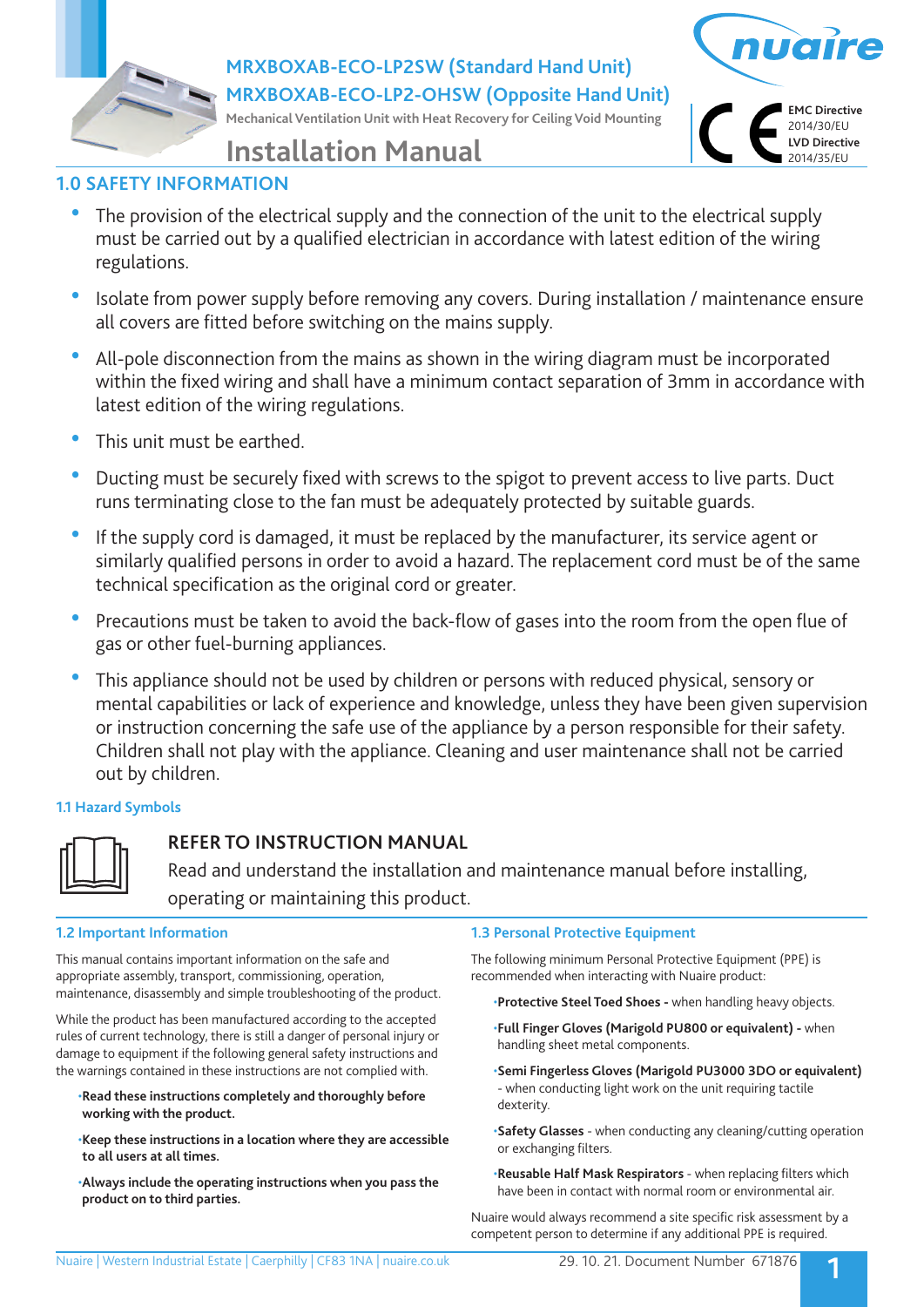# **2.0 INTRODUCTION**

The LP2 ceiling void mounted unit is designed to provide mechanical supply and extract ventilation with heat recovery and incorporates HX bypass. Bypass operation can be disabled via a manual switch in colder months so the unit recovers heat continually.

The unit is fitted with two independent fans. Each fan has full speed control for background and boost ventilation rates. To recover heat from the extract air the heat exchanger block is utilised. The heat exchanger can recover up to 80% of the normally wasted heat.

### **The unit must remain switched on at all times to maintain ventilation within the dwelling. Turning the unit off will cause long term damage to the unit and building fabric.**

**This appliance is not intended for use by persons (including children) with reduced physical, sensory or mental capabilities, or lack of experience and knowledge, unless they have been given supervision or instruction concerning the use of the appliance by a person for their safety. Children should be supervised so that they do not play with the appliance.**



- 1. Intake Air (Fresh air from outside).
- 2. Supply Air (Supply in to house).
- 3. Extract Air (Warm stale air from house).
- 4. Exhaust Air (Waste air to oustide).
- **2** Unit Airflow Paths (Opposite Hand Unit Configuration)



### **Spigots 1 to 4**

- 1. Intake Air (Fresh air from outside).
- 2. Supply Air (Supply in to house).
- 3. Extract Air (Warm stale air from house).
- 4. Exhaust Air (Waste air to oustide).

# **3.0 MECHANICAL INSTALLATION**

Installation must be carried out by competent personnel in accordance with the appropriate authority and conforming to all statutory governing regulations. All mains wiring must be in accordance with the current I.E.E. Regulations, or the appropriate standards. Ensure that the mains supply (Voltage, Frequency and Phase) complies with the rating label.

Please note a clear working space is required around the installed unit to allow the cover to be removed and provide sufficient access for maintenance such as filter change.

# **Installation Manual MRXBOXAB-ECO-LP2SW**

The fan must be installed indoors, in a suitable ceiling void away from direct sources of frost, heat, water spray or moisture generation. For a vibration-free result the unit must be mounted to a solid surface in the void.

The unit is designed for ceiling mounting only (Horizontal surface).

The unit is supplied with a steel mounting bracket.

Position & secure the steel bracket to the ceiling using appropriate fixings (supplied by others), ensuring that the two outer fixing holes on the unit are accessible (Figure 3).

### **The mounting bracket should be on the same side as the condensate take off.**

3. The unit can now be offered into position & located into the mounting bracket.

4. Using appropriate fixings (supplied by others) fix the unit to the ceiling. It is recommended that the unit is fixed through three holes on the non-bracket side and the two outer holes on the bracket side.

### **The unit must be installed in an upright position as shown for the condensate drain and for compliance with safety regulations relating to IP protection for water drip ingress.**



#### ducting in 204 x 60mm ceiling void. in ceiling. Side view of unit mounted in the ceiling void. Air valve

## **3.1 Condensate Drain Installation**

•Unit comes complete with external drain pipe (21.5mm waste pipe). Use conventional plumbing connections to link up with U-trap or alternative drain method (Solvent cement connections or compression fit connections are recommended). The condensate must be discharged under a water level in a U-trap drainpipe or an alternative drain method which acts as an airlock.

- •This condensate discharge connection is suitable for 21.5mm dia. overflow pipe. Solvent cement should be used to make the joint.
- •If using a U-trap please ensure the U-trap has been filled to a suitable level of water to avoid any air locks.
- •If the condensation pipe is fitted in an unheated space the pipe should be in insulated to prevent freezing.

Nuaire recommend MVHR-DRAIN be used as the primary condensate take-off (Figures 5 & 6).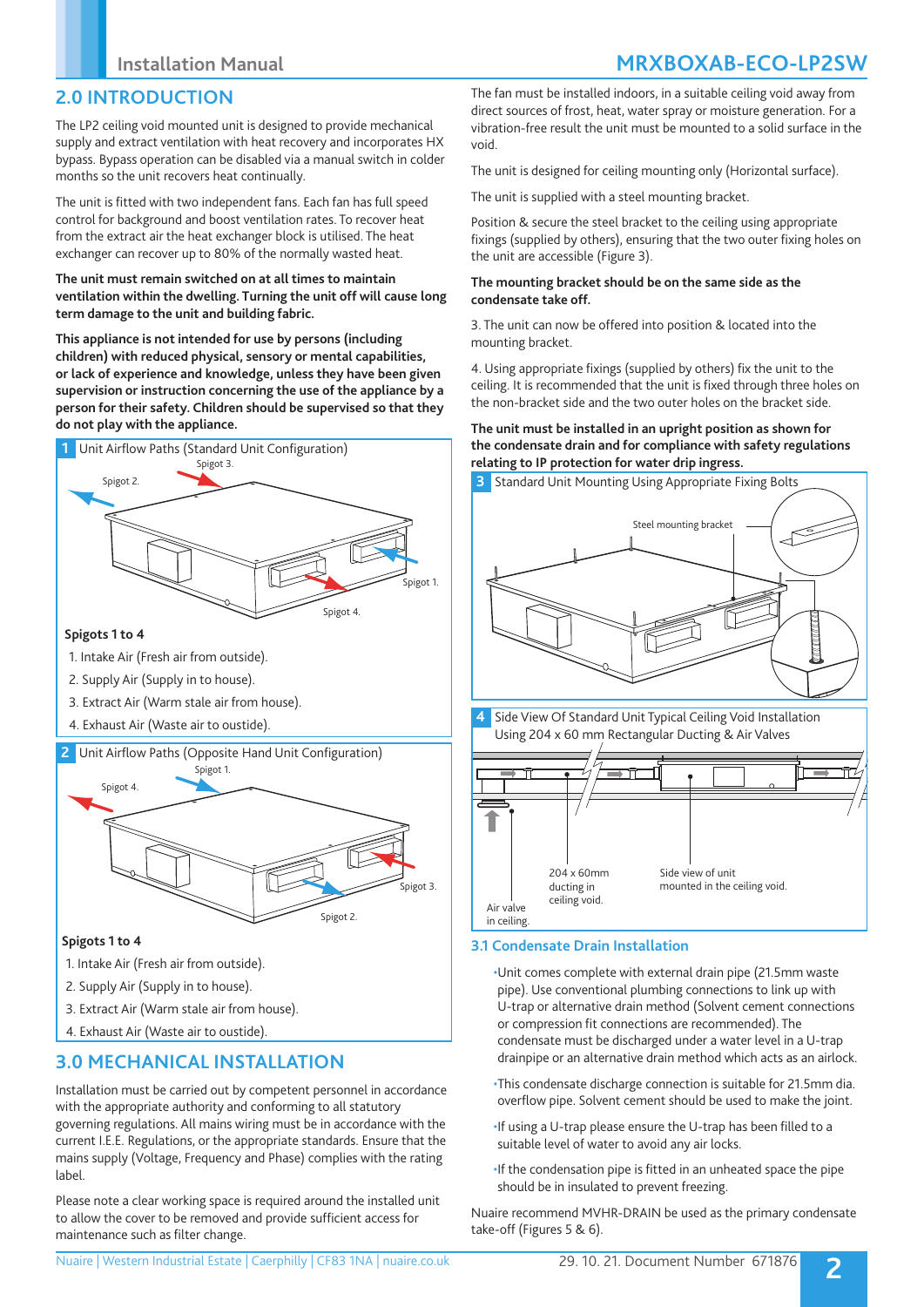# **Installation Manual MRXBOXAB-ECO-LP2SW**



**6** MVHR-DRAIN Installation



3.1.1 MVHR-DRAIN Installation

Offer up the MVHR-DRAIN inlet to the threaded tail of the appliance waste outlet or MVHR-DRAIN knuckle or running adaptor, and tighten the threaded cap sufficiently hand-tight to provide a water-tight seal (check that the cap screws on square and does not 'cross-thread'). When the screwed cap is tight, the MVHR-DRAIN body is secure.

•Cut the pipe to length, allowing for the full compression socket depth (using an appropriate pipe cutter, such as a Hepworth ratchet pipe cutter).

•Remove any 'swarf' from the end of the plastic pipe. Ream the copper pipe end to remove any 'burr', and file if necessary to remove any external sharp edges. Mark the socket depth on the pipe, and check that the pipe section to be jointed is free of any surface damage which may affect the joint seal.

•Unscrew the cap from the MVHR-DRAIN outlet, and slide the cap and rubber seal onto the pipe.

•Insert the pipe end fully into the socket.

•Slide the rubber seal and screwed cap up against the face of the socket, and tighten the cap sufficiently hand-tight (check that the cap is square to the body and does not 'cross thread'). Hand tight should be adequate to form a proper seal.

### **3.2 Extract & Supply Areas**

The unit is designed to extract air from all wet rooms e.g. bathroom, kitchen, en-suite, utility room (with sink).

WC's do not need to be ventilated if openable windows are fitted.

Supply air should be to all habitable rooms e.g. bedrooms and lounge. Extract & Supply grilles should be adjustable valve types (not supplied).

External grilles must have a minimum free area of 12,250 mm<sup>2</sup>.

### **3.3 Ducting Installation**

Before commencing ducting installation reference should be made to building regulations document "Domestic ventilation compliance guide". This document supports ADF2010 and details installation, testing and commissioning of all ventilation systems.

It is recommended that rigid ducting must be used it all times. Flexible ducting has a very high resistance and it is impossible to calculate how much resistance will be on a system if used. If used the flexible ducting must be kept to a minimum and should always be pulled taut. A maximum of 300mm should be used on each leg.

To prevent condensation on the outside of the outside air inlet duct and the air outlet duct from the MRXBOXAB-ECO-LP2, these ducts should be insulated.

Ducting must be installed in such a way that resistance to airflow is minimised. Bends should be kept to a minimum.

A minimum distance of 300mm between the appliance and any bends in ductwork is recommended.

204 x 60mm rectangular ducting should be used (refer to dwelling ducting design drawing, Figures 8 & 10 for further information).

Ducting joints must be sealed with silicone type sealant and needs to be taped. Ducting shall be adequately and reliably fixed to the appliance.

### **3.4 Ventilation Flow Rates**

**Any air intake terminal MUST be installed in accordance with the appropriate regulation.**

**As a guide, the BS5440 series of British Standards deals with this issue and currently states that an air intake must be at a minimum distance of 300mm from a gas boiler balanced flue.**

**Installers are advised to be aware of the requirements of this standard when installing 'through the wall' supply air ducting.**

#### 3.4.1 ADF 2010 - Extract Ventilation Rates

| <b>Room</b>               | Min high rate     | Min low rate                             |  |  |
|---------------------------|-------------------|------------------------------------------|--|--|
| Kitchen                   | $13$ $1/s$        | Total extract rate<br>should be at least |  |  |
| Utility Room              | $8$ I/s           |                                          |  |  |
| Bathroom                  | $8$ $\frac{1}{s}$ | the whole dwelling                       |  |  |
| Sanitary<br>Accommodation | $6$ I/s           | ventilation rate given<br>in table 2.    |  |  |

#### 3.4.2 Whole Dwelling Ventilation Rates

|                                             | Number of bedrooms in dwelling |    |    |    |    |  |
|---------------------------------------------|--------------------------------|----|----|----|----|--|
|                                             |                                |    |    |    |    |  |
| Whole dwelling<br>ventilation rate<br>(l/s) | 13                             | 17 | 21 | 25 | 29 |  |
| 1.2                                         |                                |    |    |    |    |  |

**1. In addition, the minimum ventilation rate should be no less than 0.3 l/s per m2 of internal floor area. (This includes all floors, e.g. for a two-story building add the ground and first floor areas).**

**2. This is based on two occupants in the main bedroom and a single occupant in all other bedrooms. This should be used as the default value. If a greater level of occupancy is expected add 4 l/s per occupant.**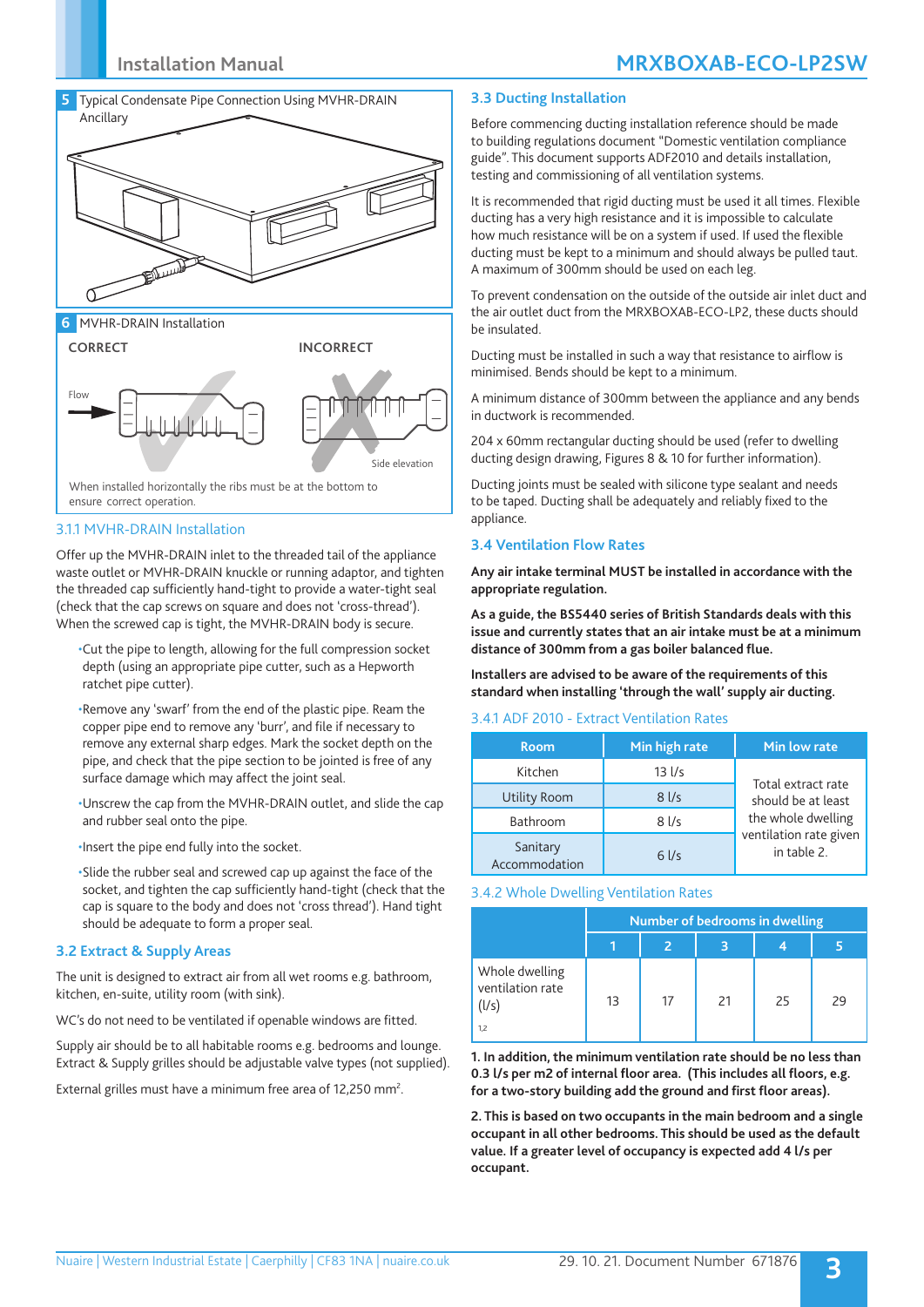### **3.5 ADF 2010 Ventilation Calculations Design of MVHR Systems**

The MVHR system has been sized for the winter period. Additional ventilation may be required during the warmer months and it has been assumed that the provisions for purge ventilation (e.g. openable windows) could be used.

**Step 1:** For any design air permeability, determine the whole dwelling ventilation supply rate from **Table 2.**

As an alternative where the design air permeability is intended to be leakier than (>) 5m3/(h.m2) 50 Pa, allow for infiltration for all dwelling types by subtracting from the whole dwelling ventilation supply rate from Table 2; 0.04 x gross internal volume of the dwelling heated space (m3).

**Step 2:** Calculate the whole dwelling extract ventilation rate by summing the individual room rates for 'minimum high rate' from **Table 1.** 

(For sanitary accommodation only, as an alternative, the purge ventilation provisions given in ADF 2010 can be used where security is not an issue. In this case 'minimum high extract rate' for the sanitary accommodation should be omitted from the step 2 calculation).

**Step 3:** The required airflow rates are as follows:

The maximum whole dwelling extract ventilation rate (e.g. boost) should be at least the greater of step 1 and step 2.

Note that the maximum individual room extract rate should be at least those given in **table 1** for minimum high rate.

The minimum air supply rate should be at least the whole building ventilation rate found in step 1.

### **For Scotland refer to BRE Digest 398.**

For further information refer to the "Domestic Ventilation Compliance Guide".

### **3.6 Pre Commissioning MRXBOXAB MVHR Units**

MRXBOXAB units are designed to ventilate the whole dwelling and must not be used during site construction or the clean-up period. Cement and plaster dust can be abrasive and can affect fan performance and reliability. Please ensure that the filters are checked prior to commissioning to ensure there is no build-up of dust or debris.

While the property is drying out, very high moisture levels are likely to occur. Therefore it is advisable that if the installation and building works are complete the unit is left running. If the building works are not complete please close the air valves or cover up the air valves to prevent condensation forming in the ductwork and the MRXBOXAB unit due to natural migration of warm air.

## **3.7 Dimensions (mm) - Standard Unit Configuration**

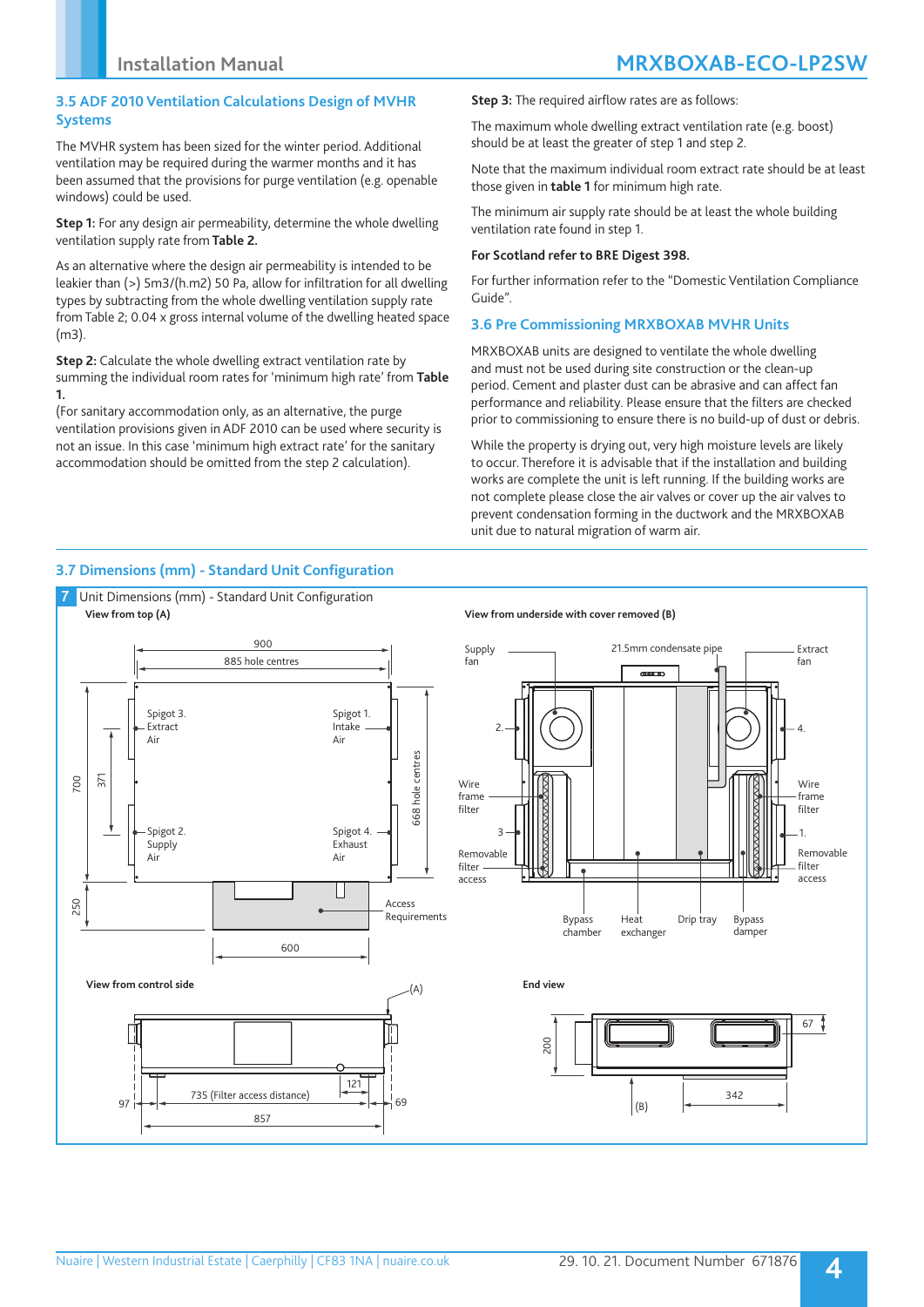### **3.8 Typical Ducting Installation - Standard Unit Configuration**



## **3.9 Dimensions (mm) - Opposite Hand Unit Configuration**

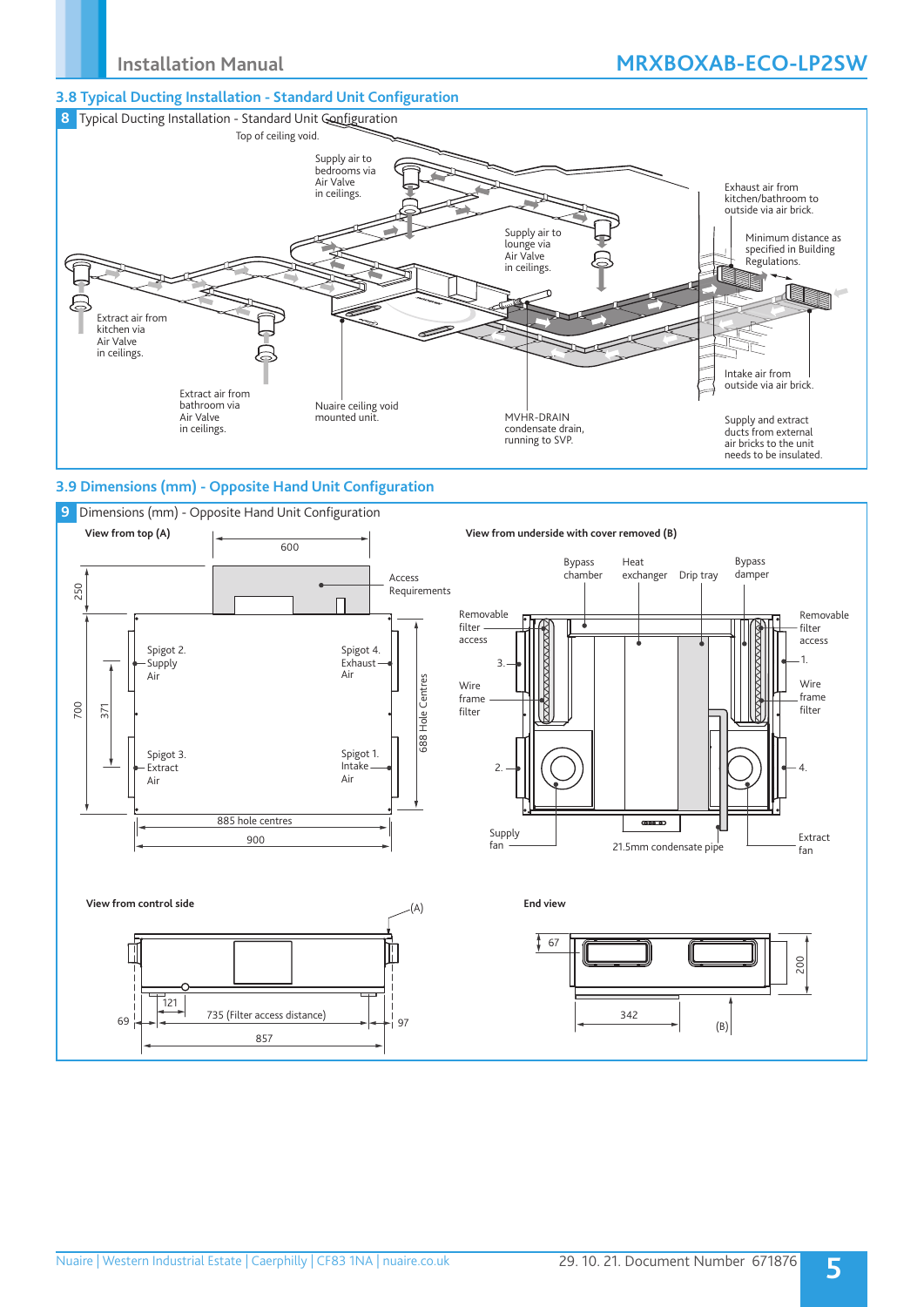# **Installation Manual MRXBOXAB-ECO-LP2SW**

### **3.10 Typical Ducting Installation - Opposite Hand Unit Configuration**



## **4.0 ELECTRICAL INSTALLATION**

**For good EMC engineering practice, any sensor cables or switched live cables should not be placed within 50mm of other cables or on the same metal cable tray as other cables.**

**The electrical connection of the unit must be carried out by a qualified electrician.** 

The unit is supplied with a flexible cord for connection to the mains supply.

### **4.1 Electrical Information**

### **Electrical details:**

**Voltage: 240V 1ph 50Hz**

**Consumption: 1.3 Amp** 

**This unit must be earthed.**

**The cable from the mains power supply should be connected to a fixed wiring installation, via a fused isolator, in accordance with current IEE wiring regulations.**

Wiring is for reference purposes only as the connections in Figure 11 are factory fitted. The unit is pre-wired with a 2 metre fly lead.

**For Ecosmart sensors/controls cut a slit in the grommet and feed the Ecosmart connector through to retain sufficient protection against water ingress. Ensure Ecosmart cabling is secured with P-clips supplied to provide suitable cable retention.** 

If more than one Ecosmart sensor is required please use MRXBOX-JB and refer to leaflet No. 671700 for installation instructions.

# **4.2 PCB Details**



## **4.3 Wiring Diagrams**

## 4.3.1 Unit Serving Kitchen & Bathroom

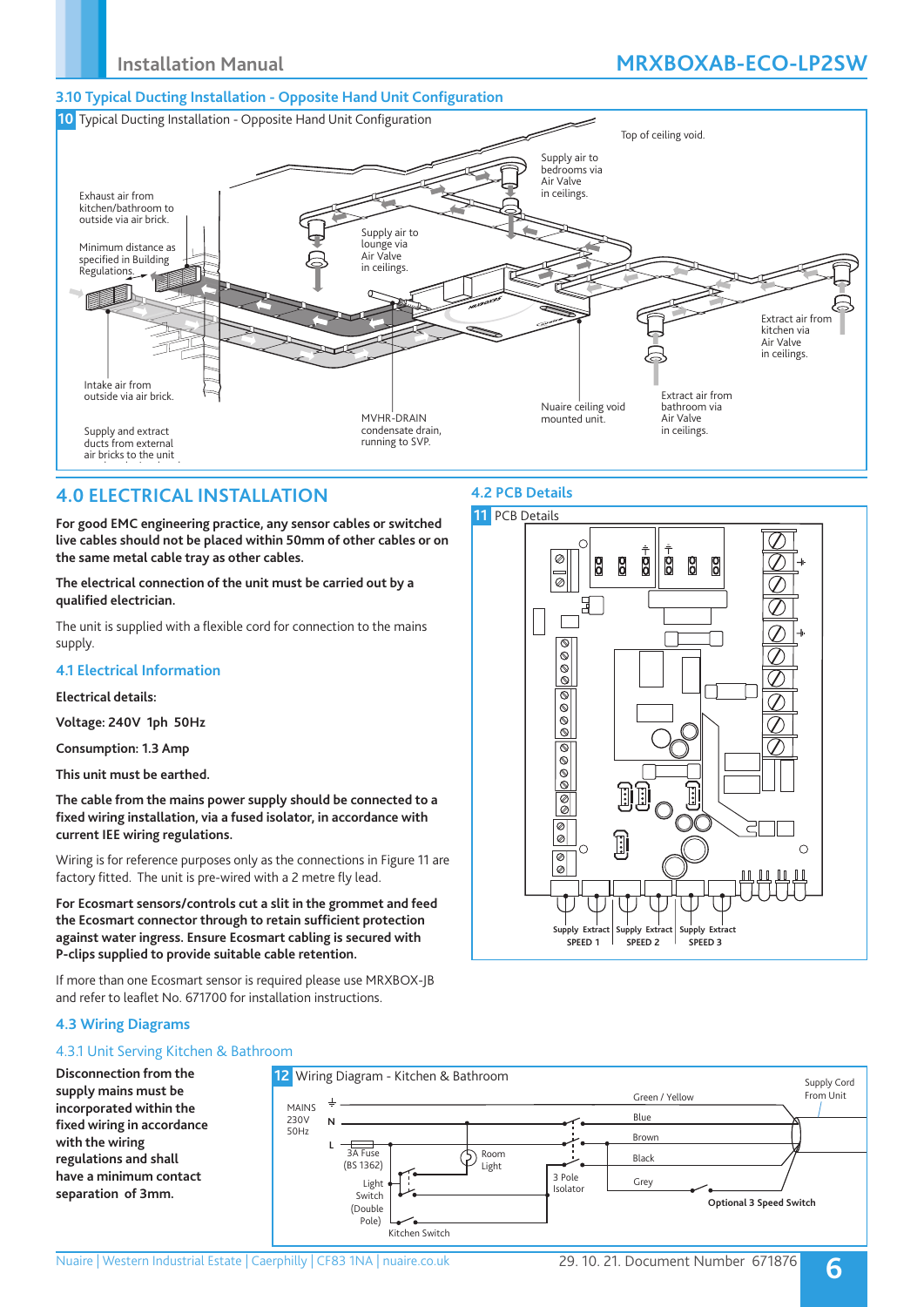### 4.3.2 Unit Serving Kitchen & 2 Bathrooms

**Disconnection from the supply mains must be incorporated within the fixed wiring in accordance with the wiring regulations and shall have a minimum contact separation of 3mm.**



### 4.3.3 Summer / Winter Switch



## **5.0 COMMISSIONING**

**The filters fitted inside the unit are protected with a plastic film. Prior to commissioning remove the covers (Figure 15), take off the film and replace.**

- •For the required air flow rates please refer to the design specification for the property, follow Section 3.5, or refer to building regulations ADF 2010.
- •The unit is supplied with independent control for both normal and boost airflows (Figure 15).
- •Correct commissioning is essential to ensure the ventilation air flowrates are met. It also ensures the unit is not over ventilating and causing excessive power consumption.
- •Commissioning should be carried out in accordance with building regulations document "Domestic ventilation compliance guide".
- A calibrated moving vane anemometer and hood will be required to carry out commissioning.
- •Adjustment valves should be locked in place to prevent further adjustment.

•Once commissioned the home owner / tenant should be informed that the unit should not be adjusted as it will have a detrimental effect on the indoor air quality and could result in condensation and mould growth. The label covering the control has an adhesive panel which should be removed post commissioning to prevent tampering.



# **6.0 CONTROLS**

### **6.1 Integral Automatic HX Bypass (AB Units Only)**

Intake and extract temperatures are monitored at the point the airflows enter the unit, if the range falls within the set parameters the bypass damper is opened automatically to target an indoor comfort temperature all year round.

### **6.2 Summer / Winter Switch**

When the switch position is set to Summer, the integral automatic summer bypass is fully operational. In the alternative Winter position, the HX bypass is disabled to ensure the unit is constantly in heat recovery mode.

### **6.3 Speed 3 Operation (SW Units Only)**

Speed 3 will be non-operational if the intake temperature is greater than the extract temperature.

#### **6.4 Frost Protection**

In the event of the intake air temperature at the unit dropping below the predetermined set point (-5°C as standard) the supply fan will reduce to minimum speed, once the temperature rises above the set point the fan will return to its commissioned speed.

**This mode will only activate after ten days of continuous run time. If commissioning of the unit is outside of this time frame please notify the after sales department prior to site visit.**